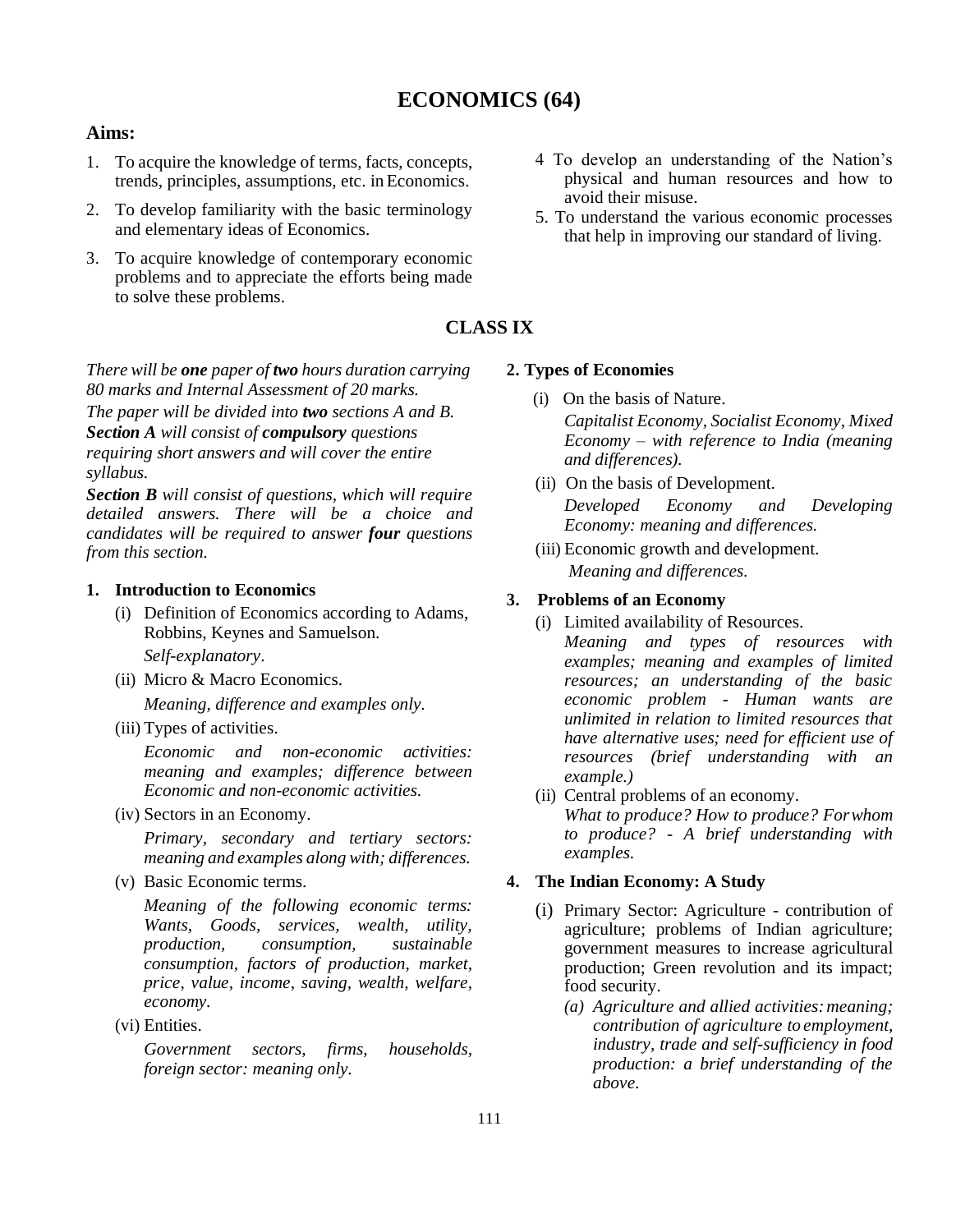- *(b) Problems of Indian Agriculture: a brief understanding of: limited use of technology, fragmentation of land holdings, dependence on monsoon, lack of rural credit facilities, inadequate storage & marketing facilities.*
- *(c) Government measures to improve agricultural production: Use of High Yielding variety seeds, use of fertiliser and insecticides, Better irrigation facilities, Adoption of technology, Setting up of agricultural research centres and institutes, Provision & expansion of rural credit facilities. Provision of better storage and marketing facilities: a brief understanding of the above.*
- *(d) Green Revolution: meaning and its positive impacts.*
- *(e) Meaning of Food Security; role of Food Corporation of India(FCI).*
- (ii) Secondary: Industry: meaning and types; adverse impacts of industrialisation and measures to overcome adverse impacts.
	- *(a) Meaning of Industry; a brief understanding of the interdependence of Agriculture and Industry.*
	- *(b) Types of Industries; large scale and medium scale Industries. Meaning, features and examples only. Cottage & Small-Scale Industries. Meaning, features and examples; significance with reference to India.*
	- *(c) Adverse impacts of industrialisation: a brief understanding of the adverse impacts with reference to industrial pollution and deforestation; measures to overcome the adverse impacts: Afforestation, Waste management.*
- (iii) Tertiary Sector: Education and Healthcare, Transportation, Banking, Insurance, Communication, Storage and Warehousing.

*Role of each of the above in the economic development of the country in brief with the help of examples.*

### **5. Major Problems of the Indian Economy**

#### (i) Poverty

*Meaning of poverty line - concept based on calorie intake; Relative and absolute poverty: meaning with examples; causes of poverty: any five causes of poverty to be discussed.*

(ii) Unemployment

*Meaning; Types: Seasonal, Structural, Technological: meaning and example of each. Causes of unemployment- any five to be discussed.*

- (iii) Schemes and Programmes introduced by the government to remove poverty & unemployment. *Any two programmes to be studied with the objectives. For example, IRDP, JRY, PKVY, HRIDAY, MNREGA, etc.*
- **6. Major Reforms and Emerging trends in the Indian Economy**
	- (i) LPG Model

*Liberalisation, Privatisation and Globalisation: meaning of each term and its positive impact on the Indian economy.*

(ii) Smart city

*Concept of Smart city; Case Study: take one suitable example of a smart city and discuss the development taken place in the form of infrastructure development, reduction of unemployment, poverty alleviation, HR development and industrial development.*

(iii) 'Digital India' and 'Skill India'. *Case study of each of the above (not to be tested).*

#### **INTERNAL ASSESSMENT**

### **The minimum number of assignments:**

One project/assignment as prescribed by the teacher from the syllabus.

#### **Suggested Assignments:**

- 1. A case study on the effects of industrialpollution.
- 2. Conduct a research on the local economy using any one parameter, for example, education, health, employment and so on.
- 3. Conduct a research on any industry and study how the output has been impacted post liberalisation and globalisation.
- 4. Analyse any recent government scheme in context to the infrastructural development in the country.
- 5. Visit a small scale or cottage industry and write a report on the basis of the techniques of production being used.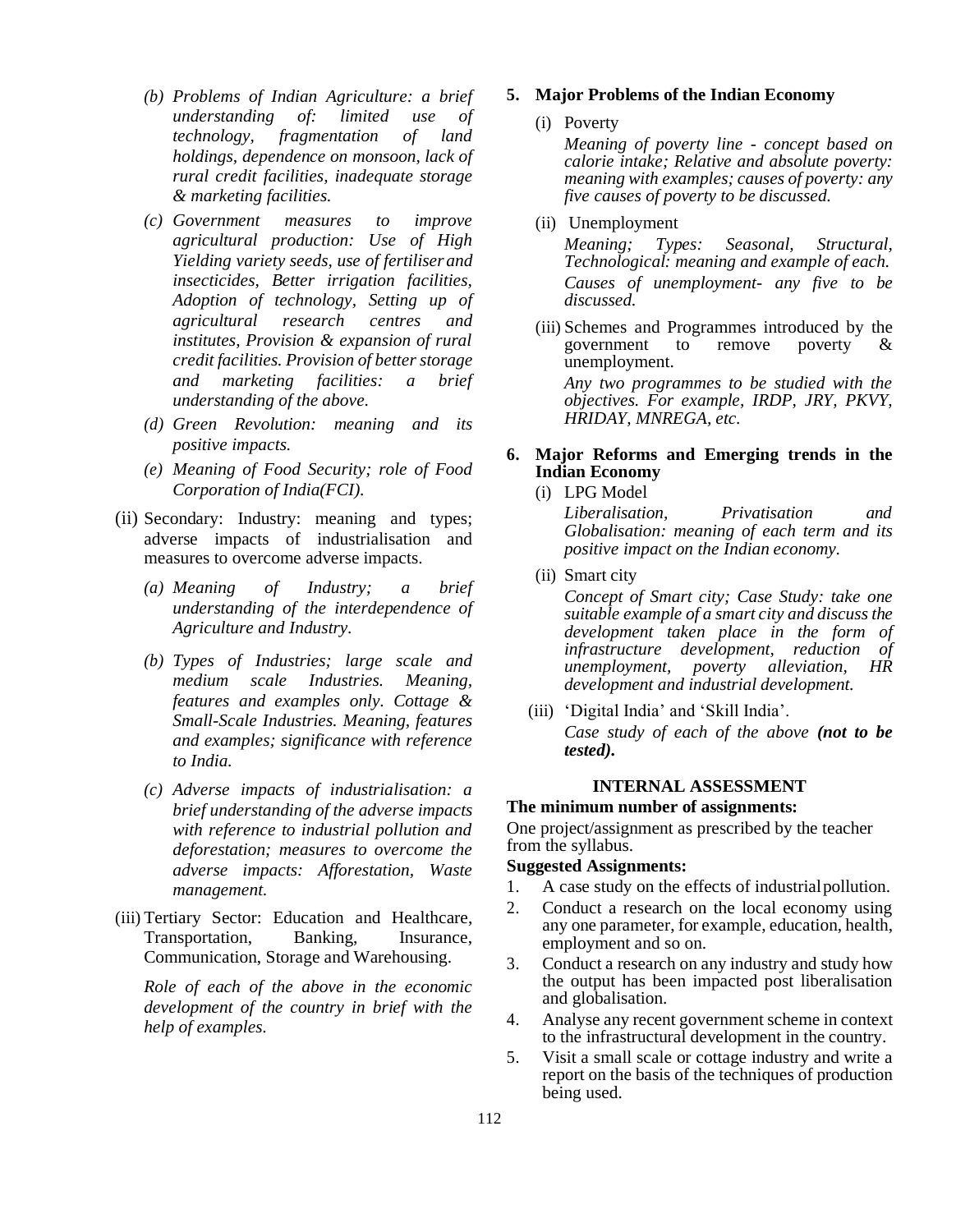*There will be one paper of two hours duration carrying 80 marks and Internal Assessment of 20 marks.*

*The paper will be divided into two sections A and B.*

*Section A will consist of questions requiring short answers and will cover the entire syllabus. There will be no choice of questions.*

*Section B will consist of questions which will require detailed answers. There will be a choice and candidates will be required to answer four questions from this section.*

# **1. The Productive Mechanism**

Factors of production: Land, labour, capital and entrepreneur: their impact on the production structure in an economy.

- *(i) Land: meaning and characteristics, productivity of land – meaning only; factors affecting productivity of land.*
- *(ii) Labour: meaning and characteristics; division of labour: meaning, type and advantages; efficiency of labour; meaning, reasons for low efficiency of Indian labour.*
- *(iii) Capital: meaning and characteristics and types: physical and financial capital- meaning with examples; Capital Formation; meaning, Process of capital formation; Need for capital formation;*
- (iv) *Entrepreneur: meaning, functions and role of entrepreneur in economic development*.

# **2. Theory of Demand and Supply**

(i) Meaning and concept of Demand and Supply.

Law of demand and supply: demand and supply schedule and curve (both individual and market); movement and shift of the demand and supply curve; determinants of demandand supply; exceptions to the law of demand.

*Meaning of demand and supply; the concept of Demand, types of demand and concept of supply to be explained (with examples).*

*A basic understanding of the law of demand and supply in which demand and supply schedules to be used to explain the demand and supply curves. The individual demand and supply curves must be distinguished from market demand and supply curves. Concept of movement and shift of Demand and Supply curves are to be explained. Determinants of*

*demand and supply are to be specified. Exceptions to the law of demand are to be discussed*.

(ii) Elasticity of demand and elasticity of supply: meaning, types, percentage method of measuring elasticity of demand and elasticity of supply, factors affecting elasticity of demand and supply.

*The concept of price elasticity of demand and elasticity of supply are to be explained with percentage method. Factors affecting the elasticity of demand and supply are to be specified. (Numerical problems are not for testing*).

# **3. Market**

## Meaning and types.

*Meaning of Market; Types of Markets: Perfect competition, Monopoly, Monopolistic Competition, Oligopoly - meaning with examples; a brief understanding of the features of the different types of markets along with differences.*

# **4. Banking in India**

(i) Money

*A basic understanding of the inconvenience of the barter system and the evolution of money; legal definition of money; functions of money: medium of exchange, measure of value; standard of deferred payment, store of value.*

- *(ii)* Commercial banks: Meaning and functions. *Meaning. Functions of Commercial banks: Accepting deposits (a brief understanding of the types of deposits); Advancing loans (a brief understanding of the types of loans, methods of advancing loans); Credit creation (a brief understanding of credit creation on the basis of Primary and derivative deposits).*
- (iii) Central Bank

*Meaning. Functions of Central Bank: monopoly of Note issue; Bankers Bank; Banker, Agent and Advisor to the Government; Custodian of Foreign Exchange; Lender ofthe Last Resort: A brief understanding of the functions.*

- (iv) Monetary Policy of the Central Bank
	- *(a) Qualitative Credit control measures: margin requirements; credit rationing; moral suasion.*
	- *(b) Quantitative Credit control measures: Bank Rate, Open Market Operations, Cash*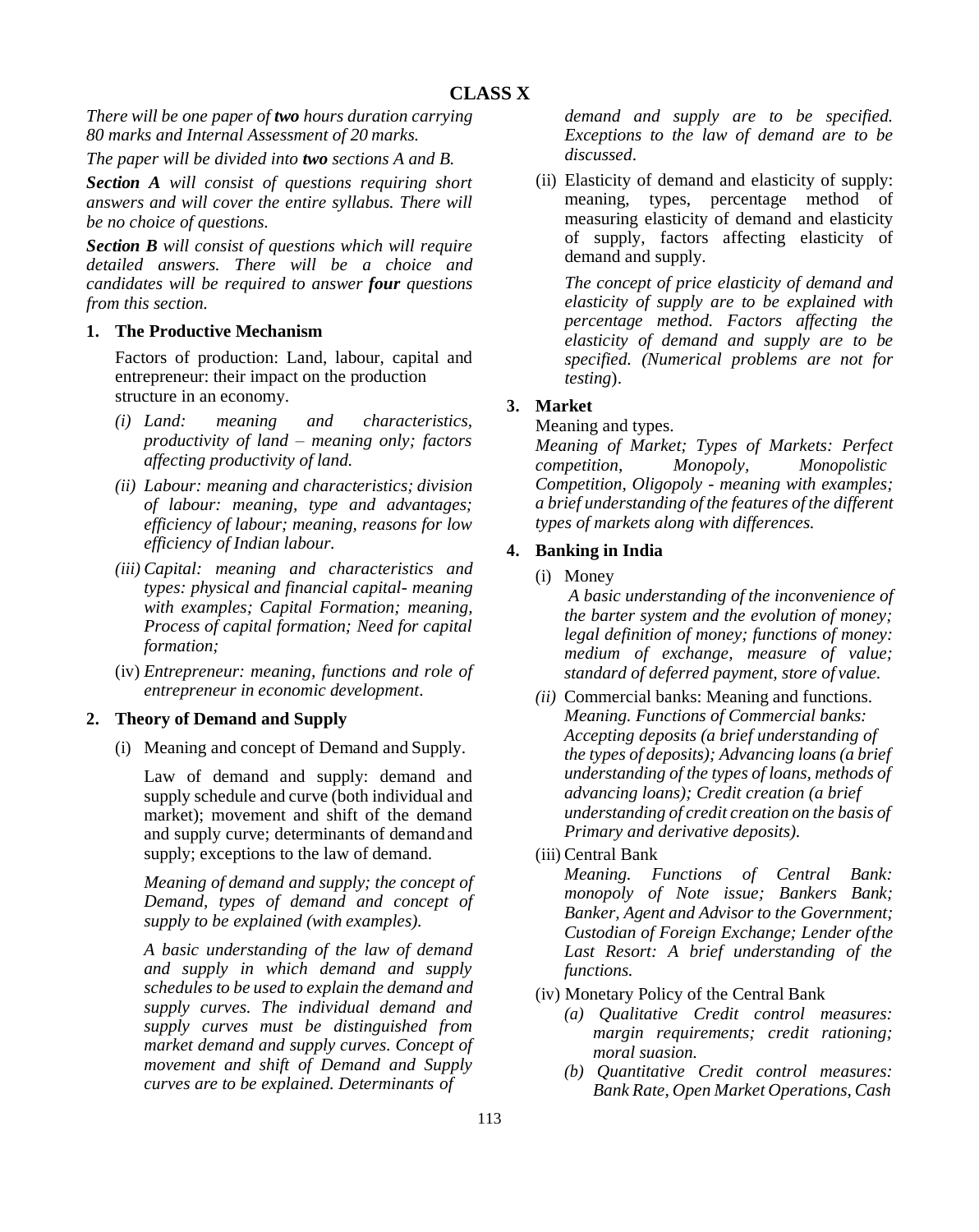*Reserve Ratio (CRR), Statutory Liquidity Ratio.*

- *A brief understanding of the above.*
- (v) Demonetisation *A brief understanding.*
- (vi) Public Finance
	- (a) Meaning of Public Finance.
	- (b) Sources of Public Revenue:
		- Tax Revenue.

*Direct Tax (meaning, merits and demerits); Indirect Tax (meaning, merits and demerits); difference between direct and indirect taxes*. *GST- Meaning and objectives; Progressive, proportional, regressive and degressive taxes - meaning only.*

- Non-tax revenue. *Meaning with examples.*
- (c) Public Expenditure.

*Meaning of public expenditure, Revenue and Capital expenditure with examples; reason for growth of public expenditure in India.*

(d) Public Debt. *Meaning and types of Public debts.*

### **5. Inflation**

- *(i)* Inflation, Wholesale Price Index (WPI), Consumer Price Index (CPI), Food Basket. *Meaning of the above.*
- (ii) Stages of Inflation *Creeping, Walking, Running and Hyper – meaning only.*
- (iii) Types of Inflation: Cost push inflation and demand- pull inflation *Meaning, causes and differences only*

*(diagram not required). Positive and negative effects of inflation on production. Positive and negative effects of inflation on distribution with reference to fixed income group and business income group only.*

### **6. Consumer Awareness**

(i) Consumer Exploitation and Consumer awareness.

*Meaning of consumer exploitation; a brief understanding of the forms of consumer exploitation; reasons for exploitation of consumers in India - a brief understanding. Meaning of Consumer Awareness.*

(ii) Consumer Rights & Duties.

*A brief understanding of the above.* COPRA *meaning and features;* RTI - *meaning and significance.*

- (iii) Food adulteration. *Meaning and harmful effects.*
- (iv) Technical and Administrative measures for Consumer Protection: *A brief understanding of: Public Distribution System (PDS); Bureau of Indian Standards (BIS); AGMARK, ECOMARK.*

## **INTERNAL ASSESSMENT**

### **The minimum number of assignments:**

One project/assignment as prescribed by the teacher from the syllabus.

#### **Suggested Assignments:**

- A visit to a local industrial unit and analyse the combination of the factors of production being used in the production process.
- Survey 15 people from your neighbourhood about the type of taxes they pay. From your survey conclude which type of tax is easier to pay and why.
- Visit a nearby store. Select five items of regular consumption. Study the following: the impact of GST on these five products; how this has impacted the demand for these products; how it has benefitted the producer, consumer and the government.

### **EVALUATION**

The assignments/project works are to be evaluated by the subject teacher and by an External Examiner.

(The External Examiner may be a teacher nominated by the Head of the school, who could be from the faculty, **but not teaching the subject in the section/class**. For example, a teacher of Economics of Class XI may be deputed to be an External Examiner for Class X, Economics projects.)

The Internal Examiner and the External Examiner will assess the assignments independently.

| <b>Award of marks:</b>              | $(20$ Marks) |  |  |
|-------------------------------------|--------------|--|--|
| Subject Teacher (Internal Examiner) | 10 marks     |  |  |
| External Examiner                   | 10 marks     |  |  |

The total marks obtained out of 20 are to be sent to the Council by the Head of the school.

The Head of the school will be responsible for the online entry of marks on the Council's CAREERS portal by the due date.